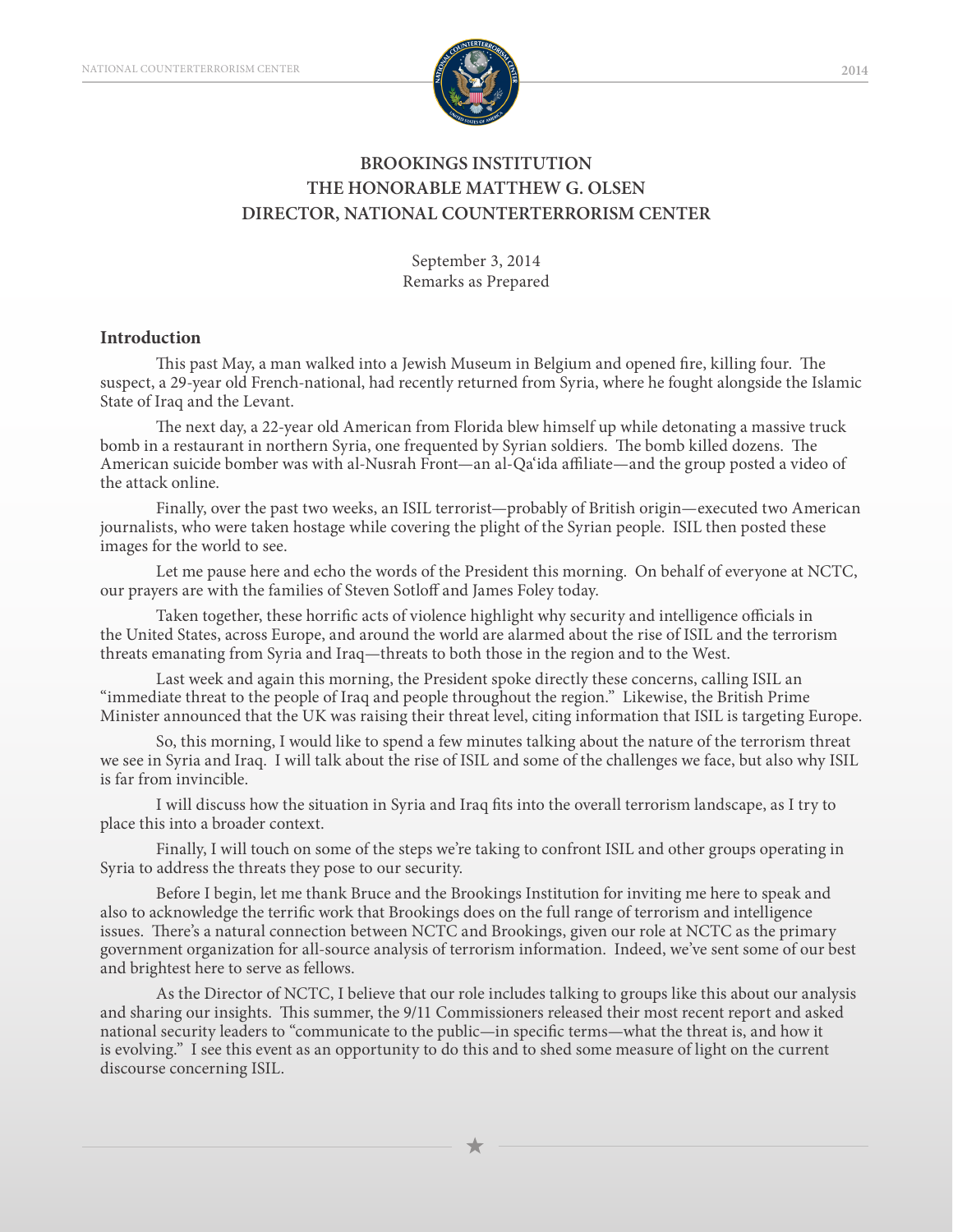

# **The ISIL Threat**

There's no doubt that the American public is gripped with news about the violence in Syria and Iraq. This is completely understandable, particularly in light of yesterday's video release.

By all measures, ISIL is an extremely dangerous organization operating in a chaotic part of the world. It has exploited the conflict in Syria and sectarian tensions in Iraq to entrench itself in both countries, now spanning the geographic center of the Middle East. The group uses both terrorist and insurgent tactics, and like an insurgency, it has seized and is trying to govern territory.

ISIL poses a direct and significant threat to us—and to Iraqi and Syrian civilians—in the region and potentially to us here at home. The group's rapid success on the battlefield, its brutal tactics, and its claim to be the new ideological leader of the global extremist movement—all account for our intense focus on the group and the threat it presents. And beyond ISIL, other terrorist networks in Syria pose a threat to us, even as we continue to monitor terrorist organizations across the Middle East and North Africa.

So how do we at NCTC assess the threat from ISIL?

Let's begin with the background of ISIL. The veteran Sunni terrorist, Abu Mus'ab al-Zarqawi, founded the group in 2004 and pledged his allegiance to bin Laden. Al Qa'ida in Iraq, as it was then known, targeted U.S. forces and civilians using suicide bombers, car bombs, and executions to pressure the U.S. and other countries to leave Iraq. It gained a reputation for brutality and tyranny.

In 2007, ISIL's continued targeting and repression of Sunni civilians in Iraq caused a widespread backlash—often referred to as the Sunni Awakening—against the group. This coincided with a surge in U.S. and coalition forces and Iraq counterterrorism operations that ultimately denied ISIL safe haven and led to a sharp decrease in its attack tempo.

Then in 2011, the group began to reconstitute itself amid growing Sunni discontent and the civil war in Syria. In 2012, ISIL conducted an average of 5-10 suicide attacks per month. And by last summer that number grew to 30-40 attacks per month.

While gaining strength in Iraq, ISIL exploited the conflict and chaos in Syria to expand its operations across the border. The group established the al-Nusrah Front as a cover for its activities in Syria, and in April 2013, the group publicly declared its presence in Syria under the ISIL name. Al Nusrah leaders immediately rejected ISIL's announcement and publicly pledged allegiance to al-Qa'ida and Zawahiri. And by February of this year, al-Qa'ida declared that ISIL was no longer a branch of the group.

At the same time, ISIL accelerated its efforts to overthrow the Iraqi government, seizing control of Fallujah in January. The group marched from its safe haven in Syria, across the border into northern Iraq, slaughtering thousands of Iraqi Muslims, Sunni and Shia alike on its way to seizing Mosul this June. Through these battlefield victories, the group gained weapons, equipment, and territory, as well as an extensive war chest. ISIL takes in as much as one million dollars per day from illicit oil sales, smuggling and ransom payments.

By late June, ISIL declared the establishment of an Islamic caliphate under the name the "Islamic State" and called for all Muslims to pledge support to the group and its leader, Abu Bakr al-Baghdadi.

Three overarching factors account for the rise and success of ISIL

First, ISIL has exploited the failure of the Syrian and Iraqi states to maintain political and military control over their more remote regions. Additionally, Assad's brutal treatment of his own people and misuse of the resources of his country to forcibly suppress the moderate opposition acted as a magnet for extremists and foreign fighters.

In western Iraq, the withdrawal of security forces during the initial military engagements with ISIL left swaths of territory largely ungoverned. ISIL used these areas to establish sanctuaries in Syria and Iraq from where the group could plan, train, and plot and amass and coordinate fighters and weapons with little interference. And with no security forces along the Iraq-Syria border, ISIL has been able to move personnel and supplies within its held territories with ease.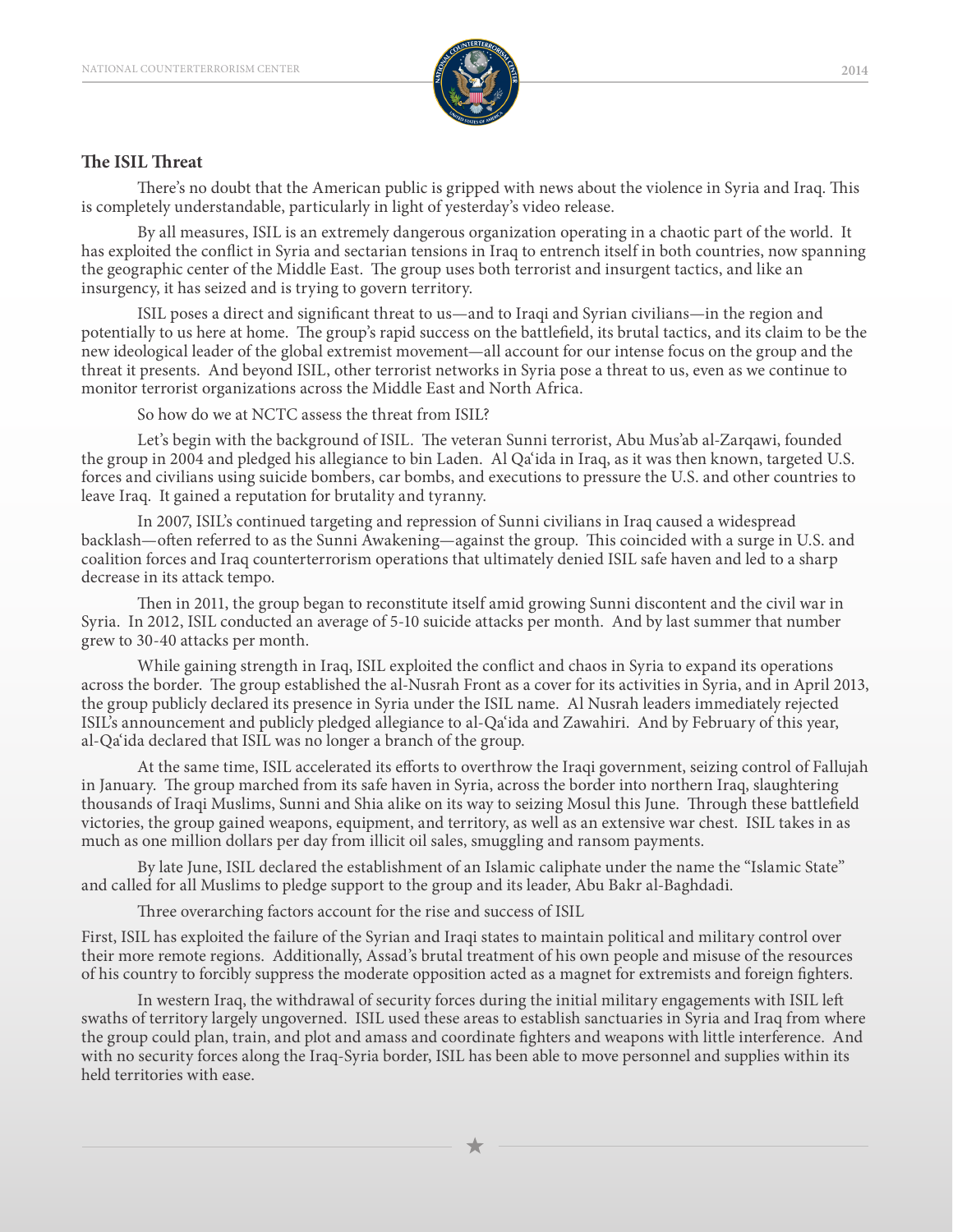

Second, ISIL has proven to be an effective fighting force. Its battlefield strategy is complex and adaptive, employing a mix of terrorist operations, hit-and-run tactics, and paramilitary assaults to enable the group's rapid gains. These battlefield advances, in turn, have sparked other Sunni insurgents into action, and they have helped the group hold and administer territory. Indeed, disaffected Sunnis have few alternatives in Iraq or Syria. The leadership in both countries has pushed them to the sidelines in the political process for years, failing to address their grievances. ISIL has been recruiting these young Sunnis to fight.

Third, ISIL views itself as the new leader of the global jihad. It operates the most sophisticated propaganda machine of any extremist group. ISIL disseminates timely, high-quality media content on multiple platforms, including on social media, designed to secure a widespread following for the group. We have seen ISIL use a range of media to tout its military capabilities, executions of captured soldiers, and consecutive battlefield victories. More recently, the group's supporters have sustained this momentum on social media by encouraging attacks in the U.S. and against U.S. interests in retaliation for our airstrikes. ISIL has used this propaganda campaign to draw foreign fighters to the group, including many from Western countries. As a result, ISIL threatens to outpace al-Qa'ida as the dominant voice of influence in the global extremist movement.

Today, ISIL has more than 10,000 fighters and controls much of the Tigris-Euphrates basin—the crossroads of the Middle East—an area similar in size to the UK. And its strategic goal is to establish an Islamic caliphate through armed conflict with governments it considers apostate—including Iraq, Syria, and the United States.

From this position, ISIL poses a multi-faceted threat to the United States. In January, ISIL's leader warned that the U.S. will soon "be in direct conflict" with the group, and there's little doubt that ISIL views the U.S. as a strategic enemy.

This threat is most acute in Iraq. The group's safe haven and resources present an immediate and direct threat to Americans there. This includes our embassy in Baghdad and our consulate in Erbil—and, of course, it includes the Americans held hostage by ISIL. In the region—in Lebanon, Jordan, and Turkey—ISIL also has the capability to carry out small-scale attacks and to threaten Americans as a result.

But the ISIL threat extends beyond the region to the West. ISIL has the potential to use its safe haven to plan and coordinate attacks in Europe and the U.S. This threat became real this past year with the shooting in the Brussels museum by an ISIL fighter and with the arrest of an individual in France who was connected to ISIL and possessed several explosive devices.

At this point, we have no credible information that ISIL is planning to attack the U.S. But we do know that more than 12,000 foreign fighters have flocked to Syria over the past three years, including more than a thousand Europeans and more than one hundred Americans. Many of these foreign fighters have joined ISIL's ranks, and the group may use these fighters to conduct external attacks.

These foreign fighters are likely to gain experience and training and eventually to return to their home countries battle-hardened and further radicalized. Many are likely to possess Western passports and travel documents.

The FBI has arrested more than half a dozen individuals seeking to travel from the U.S. to Syria to support ISIL. And we remain mindful of the possibility that an ISIL-sympathizer—perhaps motivated by online propaganda—could conduct a limited, self-directed attack here at home with no warning.

In our view, any threat to the U.S. homeland from these types of extremists is likely to be limited in scope and scale.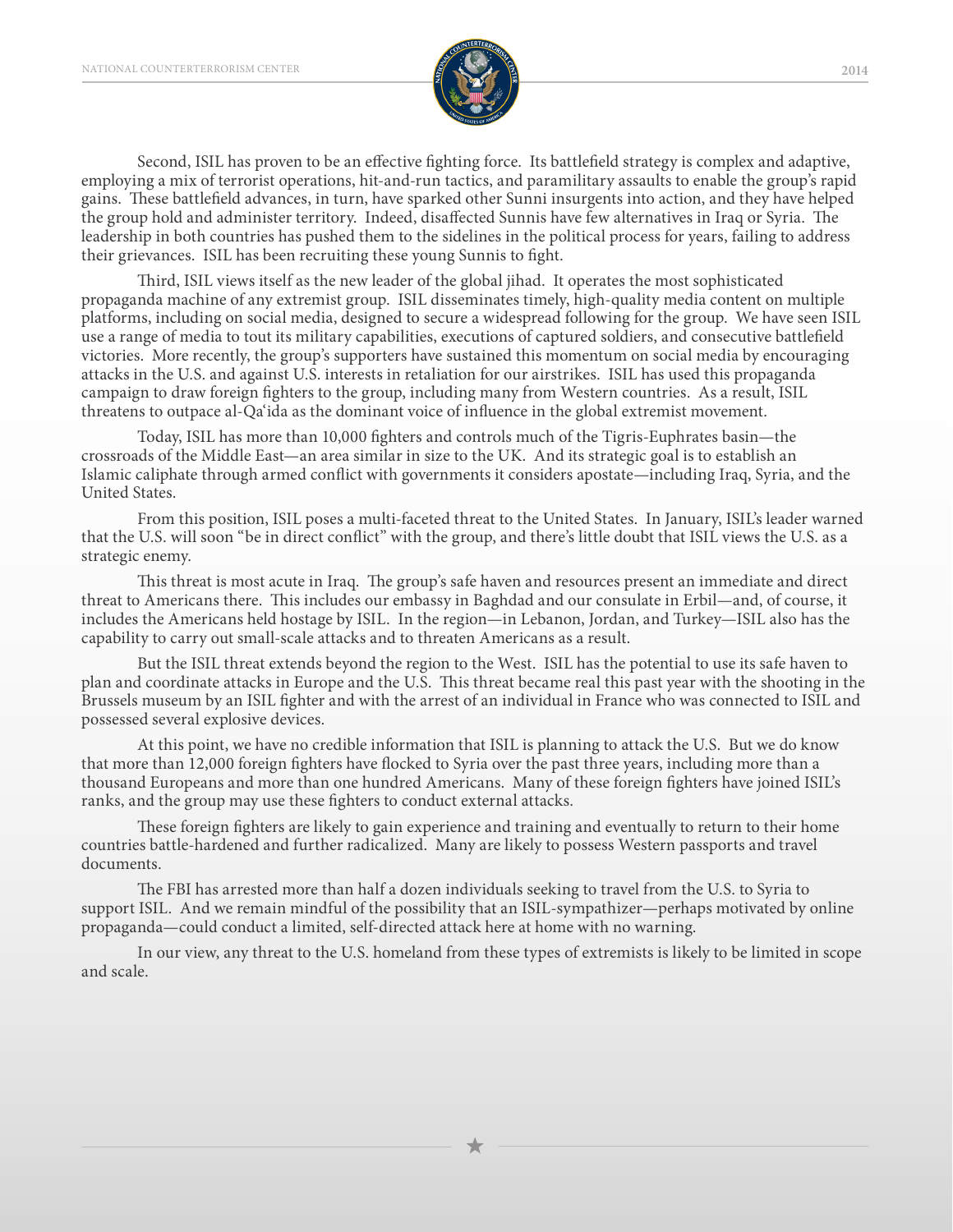

## **Overall Terrorist Threat**

As dire as this all sounds, from my vantage point it is imperative that we keep this threat in perspective and consider it in the context of the overall terrorist landscape.

The rise of ISIL can be viewed as one manifestation of the transformation of the global jihadist movement over the past several years. We have seen this movement diversify and expand in the aftermath of the upheaval and political chaos in the Arab world since 2010.

The threat now comes from a decentralized array of organizations and networks—ISIL is only one of the groups that we're concerned about. Al-Qa'ida core continues to support attacking the West and for now remains the recognized leader of the global jihad, even as it struggles to mount operations under sustained pressure.

In Syria, veteran al-Qa'ida fighters have traveled from Pakistan to take advantage of the permissive operating environment and access to foreign fighters. They are focused on plotting against the West.

Al-Qa'ida's official branches in Yemen and Somalia remain extremely active. Over the past five years, al-Qa'ida in the Arabian Peninsula has repeatedly attempted to blow up planes bound for the U.S., while at the same time targeting U.S. personnel in Yemen. AQAP retains both the intent and capability to carry out a significant terrorist attack against the U.S. AQAP's amir is now a leader within al-Qa'ida, and the group's propaganda continues to resonate with extremists outside Yemen. And al-Shabaab maintains a safe haven in Somalia and threatens U.S. and Western personnel in the region, even with the group's losses since 2011.

Al-Qa'ida in the Islamic Magreb has taken advantage of the security vacuum and flow of weapons across porous borders to unify extremists in North and West Africa. Boko Haram is carrying out unprecedented levels of violence in Nigeria ahead of that country's elections next year.

And here in the United States, last year's bombing of the Boston Marathon is a sober reminder of the sustained threat we face from self-directed violent extremists.

As you can see, the terrorist threat emanates from a broad geographic area, spanning South Asia across the Middle East, and much of North Africa. Terrorist networks have exploited the lack of governance and lax security in these areas. Terrorist groups are now active in at least 11 insurgencies in the Islamic world. These groups contribute to the insurgencies and exploit governments' inability to fight on multiple fronts.

Finally, identifying and disrupting these threats is increasingly challenging. These groups are adapting their tactics to overcome our defenses and avoid our intelligence collection. Terrorist groups are looking for simpler, smaller scale attacks that are easier to pull off, such as the al-Shabaab attack last year at the Westgate mall in Nairobi.

And following the disclosure of the stolen NSA documents, terrorists are changing how they communicate to avoid surveillance. They are moving to more secure communications platforms, using encryption, and avoiding electronic communications altogether. This is a problem for us in many areas where we have limited human collection and depend on intercepted communications to identify and disrupt plots.

The point is this: ISIL has captured our immediate focus, but it is only one of the myriad groups that pose a threat to us, as the terrorist picture evolves and becomes increasingly complex and challenging.

# **U.S. Strategy against ISIL**

With this context in mind, I want to spend the last few minutes talking about our strategy to confront and ultimately defeat ISIL. As formidable as ISIL is as a group, it is not invincible. Working in concert with a broad coalition of international partners, we have the tools to defeat ISIL based on a determined and comprehensive all-of-government approach.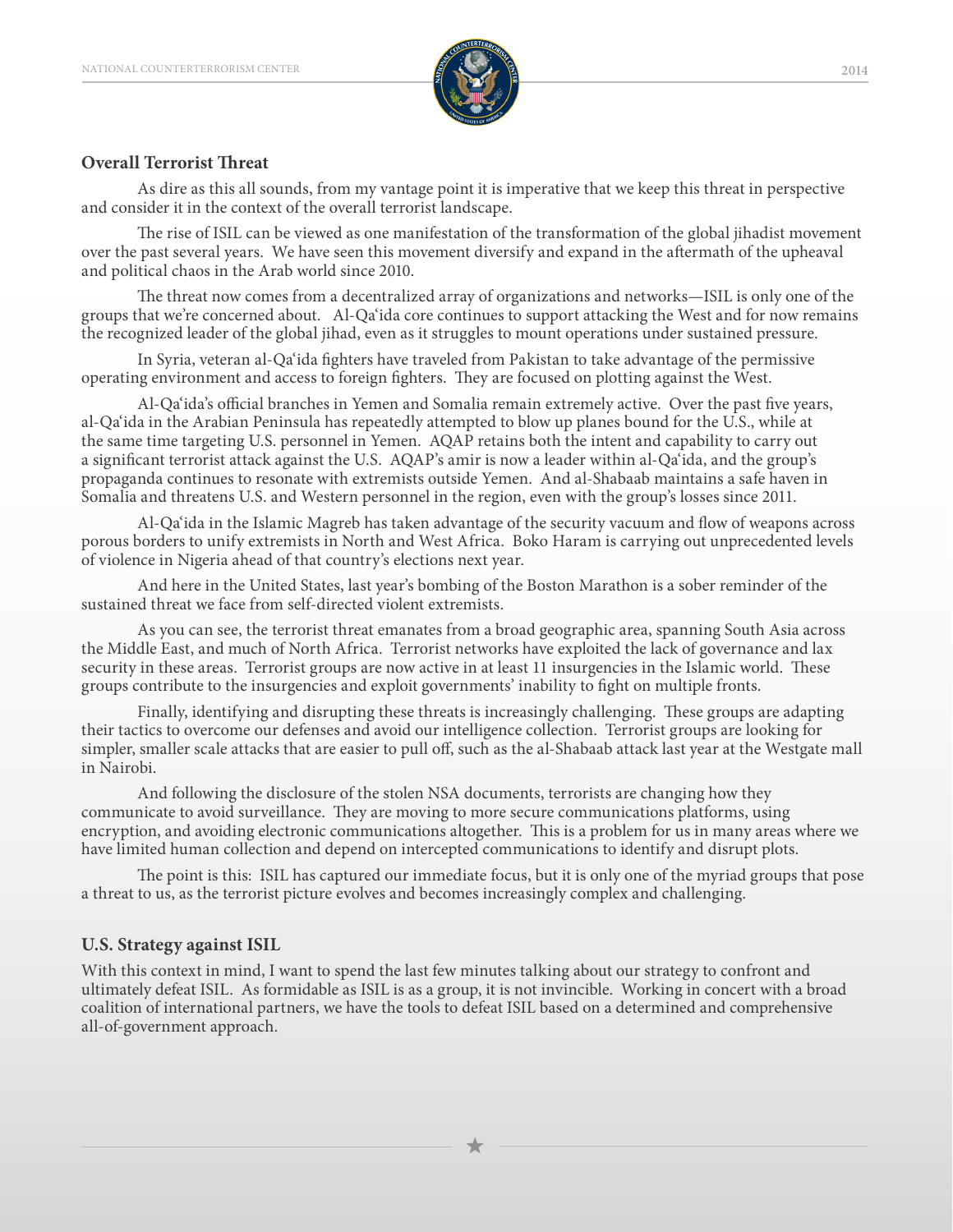

In the near term, we are focused on protecting our personnel on the ground in Iraq—including our advisors and our embassy staff—while addressing the humanitarian crisis created by ISIL.

Our military is taking the fight to ISIL. To date we've conducted more than 120 air strikes in support of Iraqi and Kurdish security forces, and provided the necessary air support to allow these forces to protect and regain key towns and infrastructure. Because of the success of these strikes, ISIL is losing arms, equipment, and territory. These measures by Iraqi, Kurdish, and U.S. forces have revealed that ISIL is vulnerable to coordinated and effective military action. The strikes have begun to sap ISIL's momentum and created the space for Iraqi and Kurdish forces to take the offensive.

In addition, over the last few weeks the United States and its allies have provided over a million pounds of supplies—including food, water, and medicine—to isolated civilian populations who were under siege by ISIL in Sinjar and Amerli. These steps have helped to avert humanitarian catastrophes in these locations.

At the same time, as the President has stated, there is no purely military solution to countering ISIL. Targeted military action and humanitarian aid must be part of a broader strategy over the long term, consistent with the approach the President set out at West Point in May. We are clear-eyed about the threat ISIL poses both inside and outside the region. We are implementing a comprehensive strategy that calls for a global coalition using all tools—diplomatic, military, intelligence, and law enforcement—to defeat the group.

This effort starts with Iraq's leaders. Only a government in Iraq that is representative of all Iraqis and will make the necessary political reforms to unite the country will be effective in combating the group. We have concentrated on working with Iraqis and international partners to ensure that the new Iraqi government stands for all Iraqis. An inclusive Iraqi government that represents Sunnis, Shias, and Kurds alike will reduce sectarian tensions throughout the region—not just within Iraq—and demonstrate to marginalized Sunnis that there is a viable alternative to ISIL's governance. In recent weeks, Iraqis have made progress toward this goal, naming a new prime minister.

This strategy also requires regional and international partners. Some nations will provide military assistance, direct and indirect, while others will provide humanitarian assistance. This effort is underway in Iraq, where other countries have joined us in providing humanitarian aid, military assistance and support for an inclusive government.

This week at the NATO Summit, Secretary Kerry and Secretary Hagel will meet with their counterparts to enlist the broadest possible assistance, and both Secretaries will then travel to the Middle East to develop more support for this coalition. As Secretary Kerry observed, "No decent country can support the horrors perpetrated by ISIL, and no civilized country should shirk its responsibility to help stamp out this disease."

A broad international consensus against ISIL will provide the foundation for concerted action to achieve multiple objectives.

First, we will continue to take direct action, both unilaterally and in concert with our partners, to degrade ISIL's capacity to wage war and diminish its territorial control in both Iraq and Syria.

Next, we are continuing our support for Iraqi and Kurdish security forces and for the moderate Syrian opposition. They are facing ISIL on the front lines.

Third, we will counter ISIL's extremist message campaign by working with partners to emphasize the battlefield successes of Iraqi and Kurdish forces and to highlight ISIL's atrocities and the grave threat the group poses to Iraqi Sunnis.

Finally, we will enhance our intelligence collection within the region and build on established security measures at home to combat any threat here. This includes working to stem the flow of foreign fighters to Syria and Iraq.